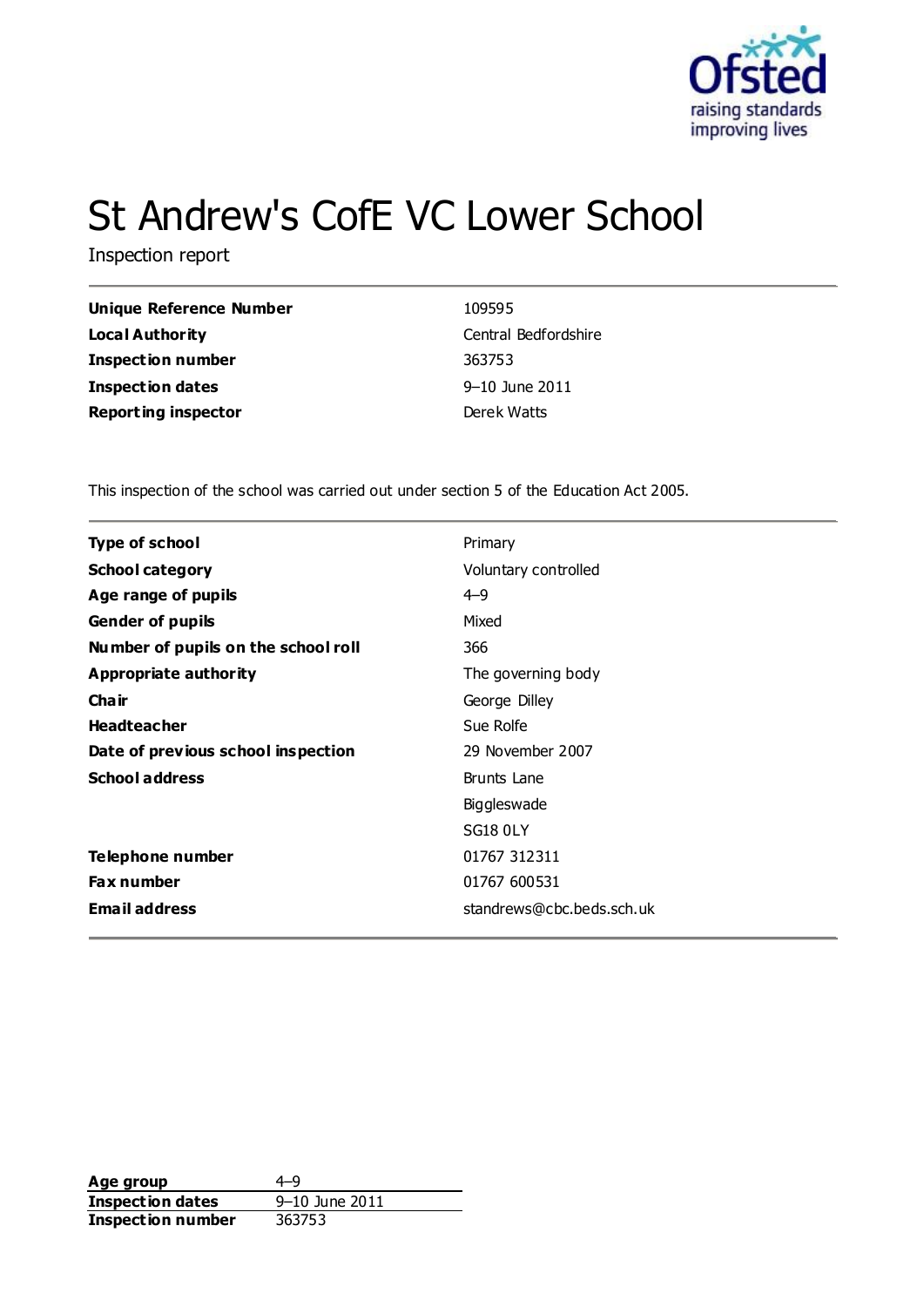The Office for Standards in Education, Children's Services and Skills (Ofsted) regulates and inspects to achieve excellence in the care of children and young people, and in education and skills for learners of all ages. It regulates and inspects childcare and children's social care, and inspects the Children and Family Court Advisory Support Service (Cafcass), schools, colleges, initial teacher training, work-based learning and skills training, adult and community learning, and education and training in prisons and other secure establishments. It assesses council children's services, and inspects services for looked after children, safeguarding and child protection.

Further copies of this report are obtainable from the school. Under the Education Act 2005, the school must provide a copy of this report free of charge to certain categories of people. A charge not exceeding the full cost of reproduction may be made for any other copies supplied.

If you would like a copy of this document in a different format, such as large print or Braille, please telephone 0300 123 4234, or email **[enquiries@ofsted.gov.uk](mailto:enquiries@ofsted.gov.uk)**.

You may copy all or parts of this document for non-commercial educational purposes, as long as you give details of the source and date of publication and do not alter the documentation in any way.

To receive regular email alerts about new publications, including survey reports and school inspection reports, please visit our website and go to 'Subscribe'.

Royal Exchange Buildings St Ann's Square Manchester M2 7LA T: 0300 123 4234 Textphone: 0161 618 8524 E: **[enquiries@ofsted.gov.uk](mailto:enquiries@ofsted.gov.uk)**

W: **[www.ofsted.gov.uk](http://www.ofsted.gov.uk/)**

© Crown copyright 2011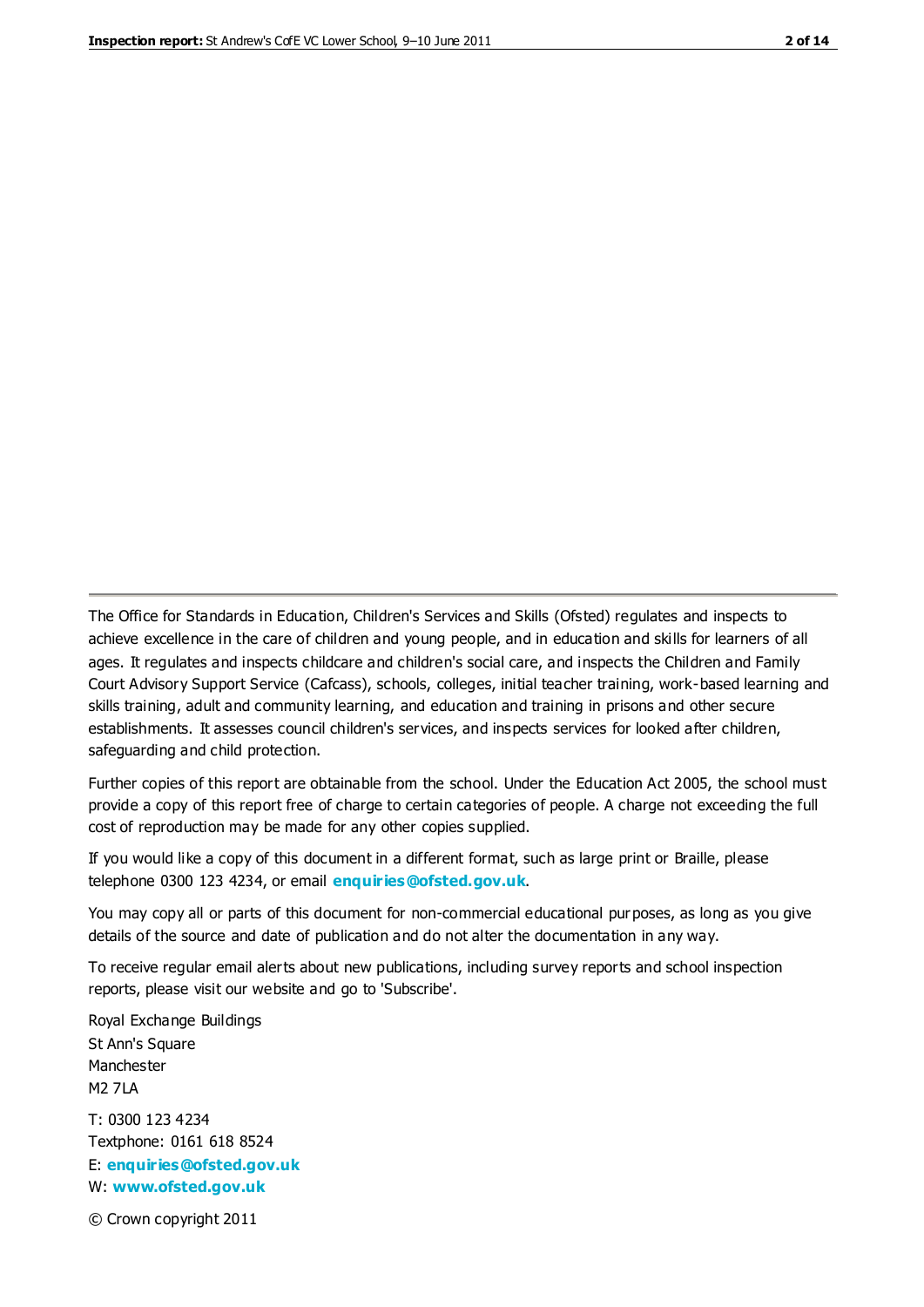# **Introduction**

This inspection was carried out by three additional inspectors, who observed 19 lessons or part lessons taught by 14 different teachers. The inspection team examined the school's policies, assessment information, pupils' work, teachers' plans and school improvement planning. They held discussions with the headteacher, staff, members of the governing body and pupils. The inspectors analysed 141 questionnaires completed by parents and carers, and others by pupils and staff.

The inspection team reviewed many aspects of the school's work. It looked in detail at a number of key areas.

- $\blacksquare$  The progress of boys in writing.
- How well teachers use assessment information to match tasks carefully to pupils' different abilities.
- The effectiveness of the specially resourced provision and how well the pupils with speech and language needs progress.
- The effectiveness of the school's strategies to raise pupils' attendance.

# **Information about the school**

This is a larger-than-average primary school. The large majority of pupils are of White British heritage. The proportion of pupils with special educational needs and/or disabilities is average, but the proportion with a statement of special educational needs is well above average because the school has specially resourced provision for pupils with speech and language needs. Pupils in the specially resourced provision come from the school's normal catchment area and further afield. The provision is managed by the school and overseen by the local authority. The proportion of pupils known to be eligible for free school meals is below average.

The school has a number of awards including the Activemark, Artsmark and Healthy School status. It has gained the Every Child Matters standard very recently.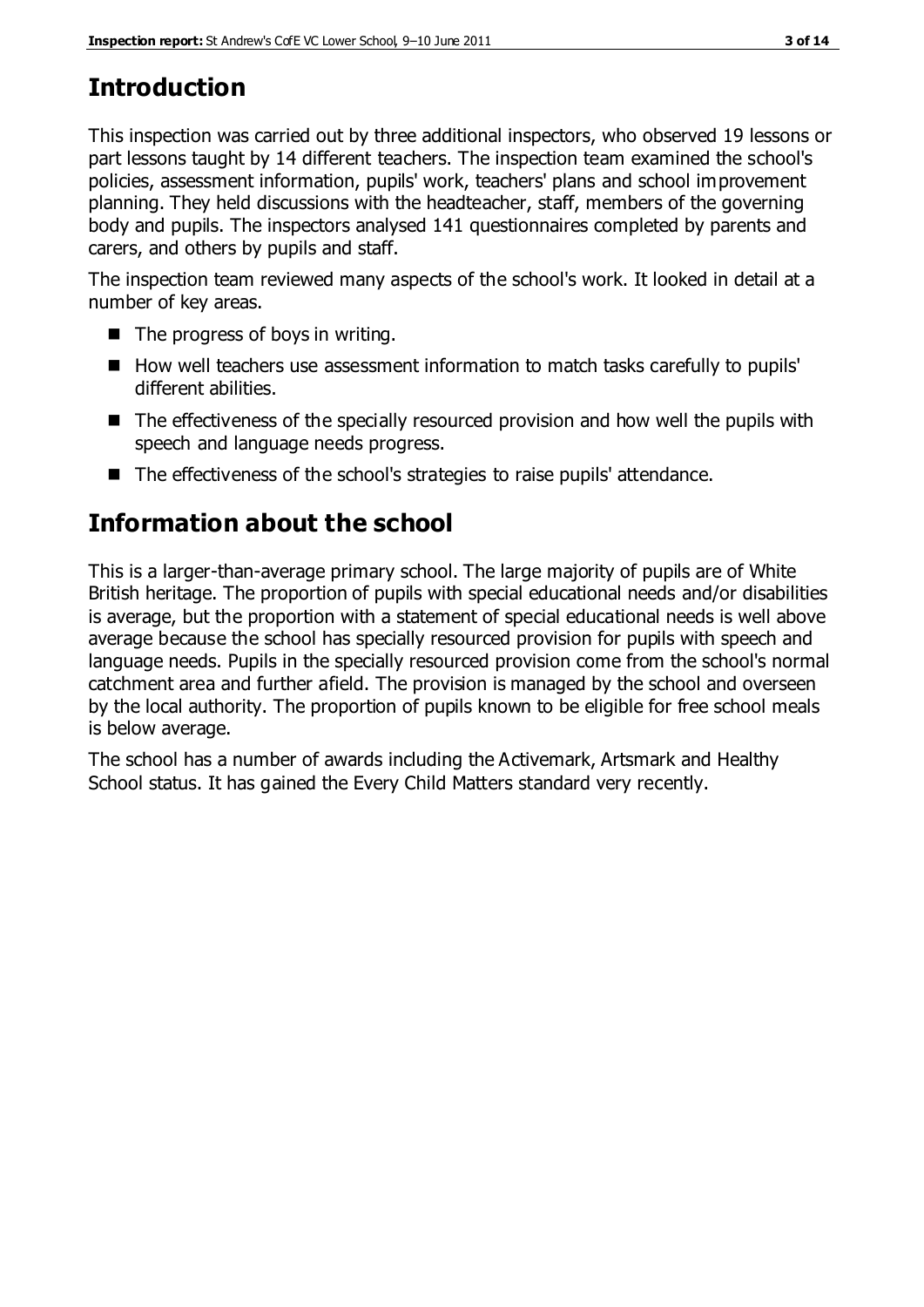# **Inspection judgements**

| Overall effectiveness: how good is the school? |  |
|------------------------------------------------|--|
|                                                |  |

### **The school's capacity for sustained improvement 2**

### **Main findings**

This is a good school. The headteacher and staff have maintained and built upon the strengths identified in the last inspection and there are now some outstanding elements. Outstanding care, guidance and support make a considerable contribution to pupils' personal development. Their exceptionally good spiritual, moral, social and cultural development is reflected in their consideration and support for others. Pupils feel extremely safe because of the first-rate attention given to safeguarding. They enjoy school very much and show positive attitudes to learning. Behaviour is good in lessons and around the school. Pupils adopt a healthy lifestyle by choosing healthy food and participating in regular exercise and sporting activities. They make valuable contributions to the school and the wider community. Much has been done to raise attendance, which is now above average.

Pupils achieve well because of good teaching and an interesting curriculum. Good-quality provision in the Early Years Foundation Stage ensures that children do well. The children's good progress continues in Key Stages 1 and 2 and attainment by the end of Year 4 is above national expectations. Strategies to improve boys' writing have been implemented successfully. The specially resourced provision for pupils with speech and language needs is effectively managed and the pupils are integrated into mainstream classes very well. The good provision and the strong input from specialists enable those pupils to make good progress.

Teachers create attractive and positive environments for learning in their classrooms. Their explanations, instructions and questioning promote learning well. Assessment is usually used well to plan teaching and to match tasks to pupils' abilities. Pupils have good opportunities to assess and review their own learning. Occasionally, learning slows, with over-long introductions, whilst pupils are eager to tackle the main tasks. Opportunities are sometimes missed to extend the most-able pupils and to enable pupils to apply their skills and learn independently. The curriculum is enriched by a wide range of additional activities.

The experienced headteacher provides good leadership and educational direction and is supported well by other senior and key leaders. A productive partnership has been established with parents and carers, who are pleased with the care and education provided for their children. Very strong partnerships with other agencies promote pupils' learning and development. Through systematic self-evaluation, the school knows its strengths and takes effective steps to bring about improvements. Since the last inspection, care, guidance and support have improved from good to outstanding and this has had a positive impact on the outcomes for pupils. There have also been key improvements to attendance and boys' writing. The school demonstrates good capacity for sustained improvement.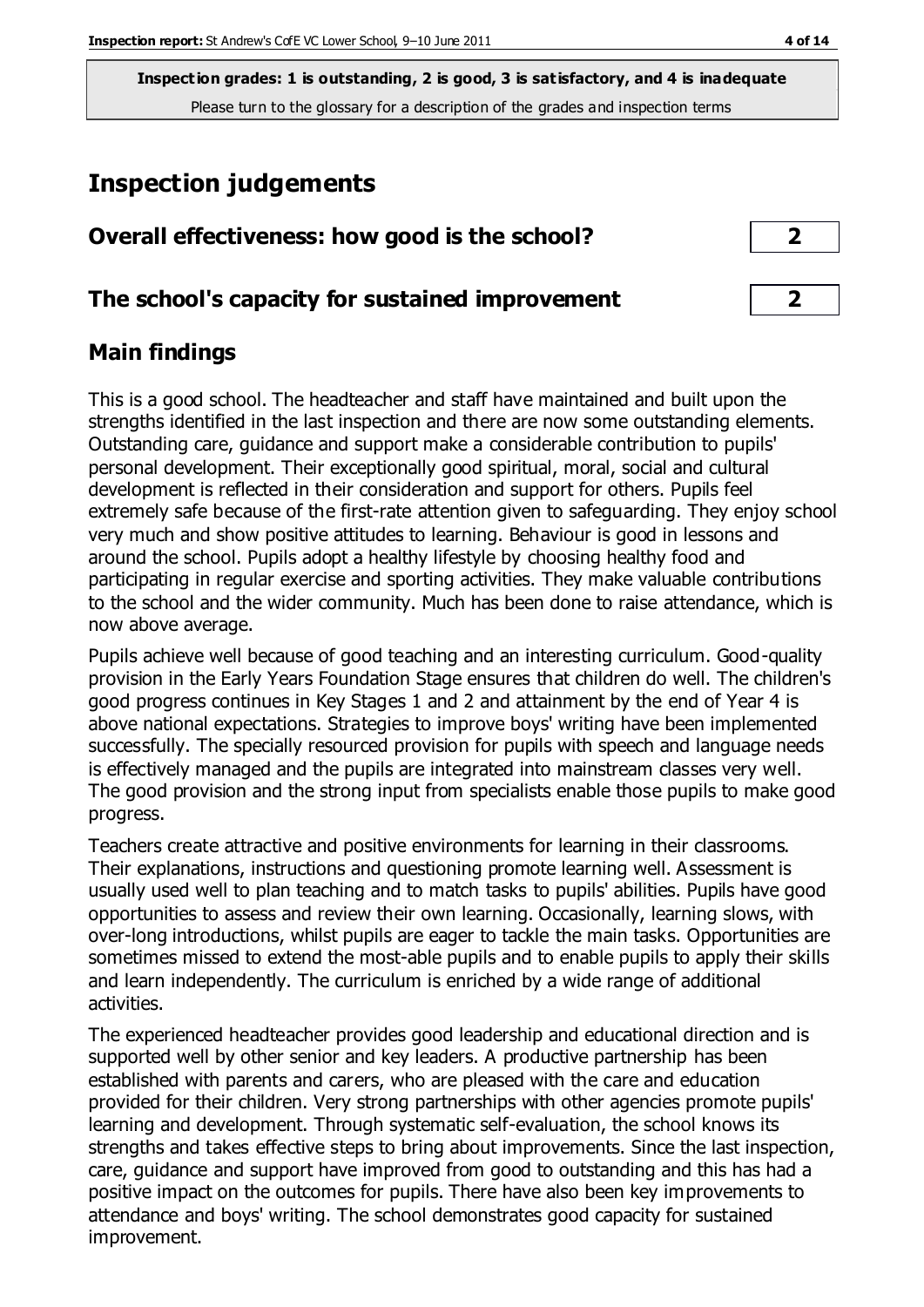#### **What does the school need to do to improve further?**

- Increase the proportion of good and outstanding teaching and learning by ensuring that, in all lessons:
	- $-$  all activities proceed at a brisk pace
	- opportunities are consistently provided to challenge and extend the most-able pupils.
- **Provide more opportunities for pupils to develop their independent learning and** research skills.

### **Outcomes for individuals and groups of pupils 2**

Children enter the Early Years Foundation Stage with knowledge and skills levels that are broadly at the levels expected for their age and make good progress across all the areas of learning. Throughout the school, pupils show enthusiasm for learning and enjoy the wide range of activities provided. They told the inspectors, 'We love the topic on space,' 'Decimals and fractions are challenging,' and 'Science is my favourite lesson.' Pupils in Key Stages 1 and 2, including those with speech and language needs, make good progress. Occasionally, the more-able are not challenged sufficiently in lessons. By Year 4, it is clear from lessons and pupils' work that attainment is above average in reading, writing and mathematics.

Pupils make good progress in speaking and listening because of the well-planned opportunities for them to discuss their learning, in pairs or in groups. They enjoy the range of books available and make good progress in reading. Successful action has been taken to improve pupils' performance in writing, especially for the boys. For example, in Year 4, pupils wrote interesting descriptions of an outer-space setting after being inspired by visual stimuli and good examples from the teacher. Pupils used powerful adjectives, adverbs and similes to create an exciting atmosphere. Their writing was well organised. Handwriting was fluent, joined and neatly presented. Punctuation and spelling were mainly accurate. In mathematics, pupils make good progress because of effective teaching and interesting tasks which are matched well to their needs.

Pupils demonstrate positive personal qualities extremely well, such as cooperation, honesty, respect for others, responsibility and tolerance. In an assembly, they reflected on the importance of unity and working together in school, in families and in clubs. Pupils feel extremely well cared for at school and know that there are always adults they can turn to for help if needed. They make good contributions to the school and to the wider community. Those on the school council represent their fellow pupils well. Pupils raise funds for a range of appeals and charities to help those who are less fortunate than themselves. With good personal, literacy and numeracy skills, pupils are well prepared for their next school and later life.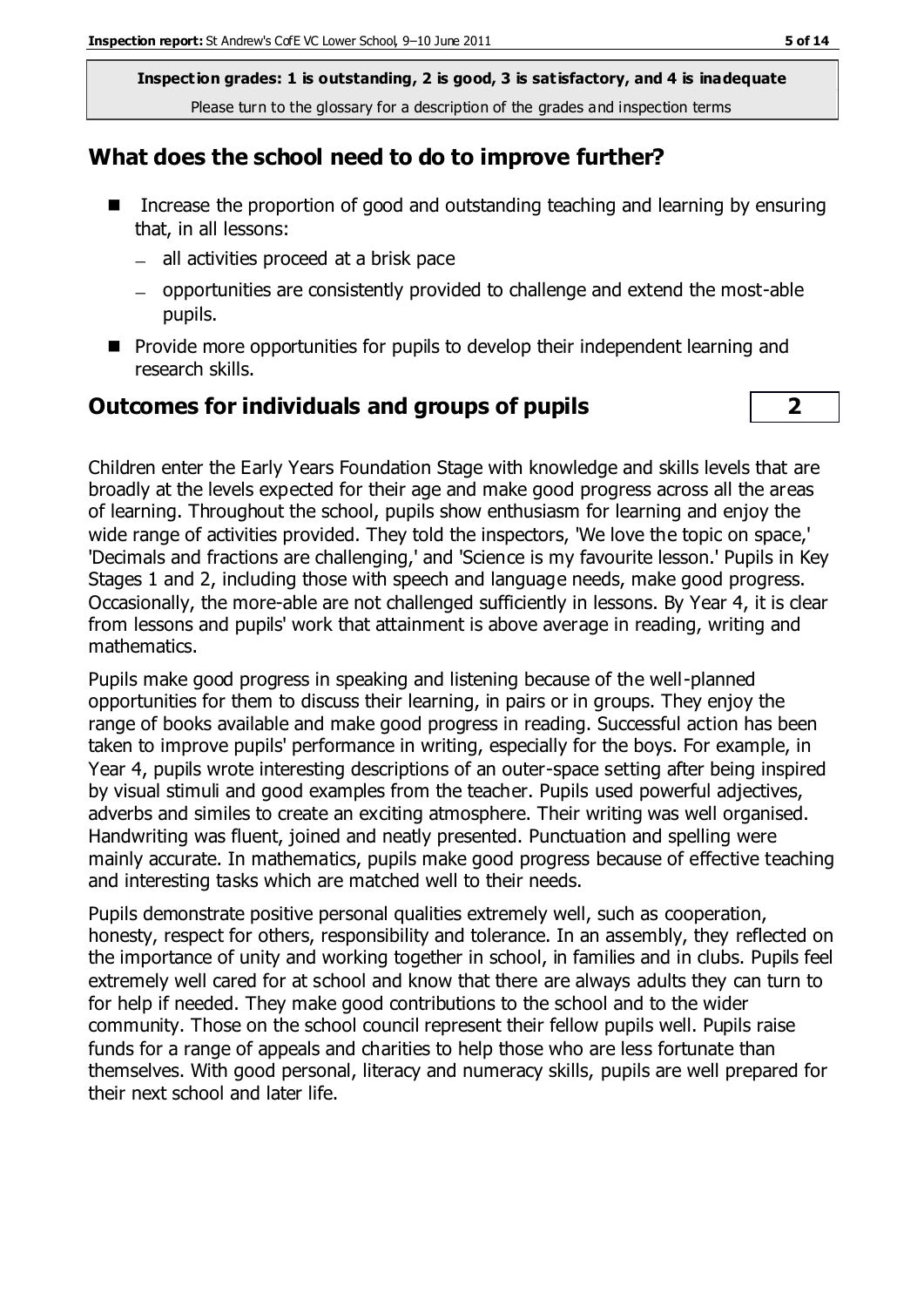# **Inspection grades: 1 is outstanding, 2 is good, 3 is satisfactory, and 4 is inadequate**

Please turn to the glossary for a description of the grades and inspection terms

These are the grades for pupils' outcomes

| Pupils' achievement and the extent to which they enjoy their learning                                                     | $\overline{2}$ |
|---------------------------------------------------------------------------------------------------------------------------|----------------|
| Taking into account:<br>Pupils' attainment <sup>1</sup>                                                                   | 2              |
| The quality of pupils' learning and their progress                                                                        | $\mathcal{P}$  |
| The quality of learning for pupils with special educational needs and/or disabilities<br>and their progress               | $\overline{2}$ |
| The extent to which pupils feel safe                                                                                      | 1              |
| Pupils' behaviour                                                                                                         | 2              |
| The extent to which pupils adopt healthy lifestyles                                                                       | $\overline{2}$ |
| The extent to which pupils contribute to the school and wider community                                                   | $\mathbf{2}$   |
| The extent to which pupils develop workplace and other skills that will contribute to<br>their future economic well-being |                |
| Taking into account:<br>Pupils' attendance <sup>1</sup>                                                                   | $\mathfrak{p}$ |
| The extent of pupils' spiritual, moral, social and cultural development                                                   | 1              |

<sup>1</sup> The grades for attainment and attendance are: 1 is high; 2 is above average; 3 is broadly average; and 4 is low

## **How effective is the provision?**

Lessons, typically, have a clear purpose so pupils know what they are expected to learn. Questioning is used effectively to challenge pupils' thinking and to check their understanding of new work. Pupils' interest is sustained when activities take place at a good pace and are tailored closely to their abilities and needs and these features were present in most of the lessons observed. The use of visual stimuli and effective demonstrations by teachers promote pupils' writing skills well. Teaching assistants are well deployed and make good contributions to pupils' learning, particularly for those who need additional help with language. Pupils know how well they are doing and what they need to do to improve because they are set clear individual learning targets. The marking of pupils' work is effective. Good work is praised and constructive comments guide improvement.

The curriculum promotes good academic progress for pupils and contributes very well to their personal development. A range of strategies to improve writing have been implemented effectively, particularly for the boys, such as choosing topics which appeal to boys and providing opportunities to write in different subjects. The promotion of independent study and research skills is less well developed. Health education and the wide range of physical activities provided contribute well to pupils' healthy lifestyles. Pupils enjoy the wide range of clubs thoroughly, including choir, dance, football, gardening and Maypole dancing. Visits and visitors enhance the curriculum and pupils' learning. For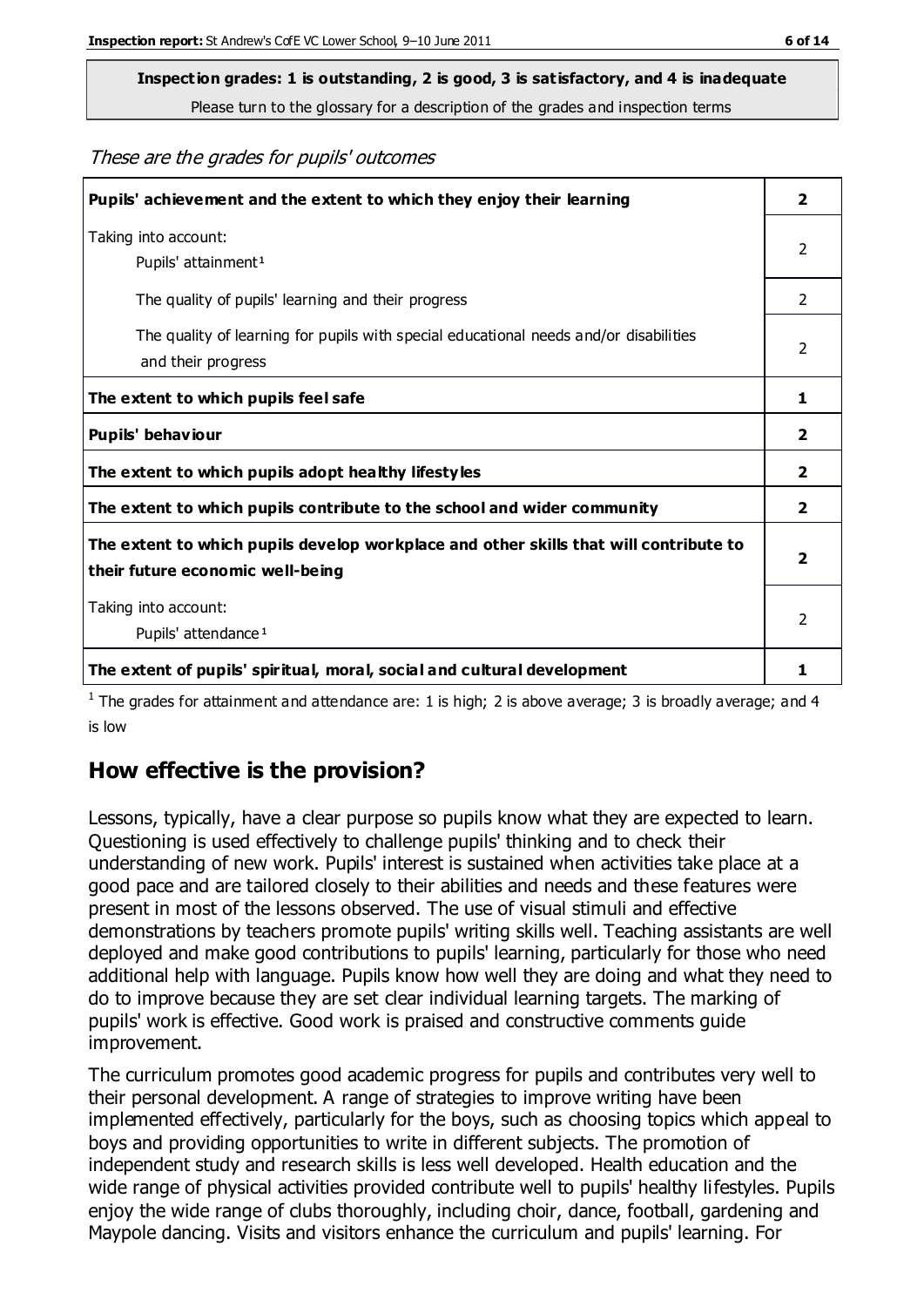example, a Year 4 residential to Lincoln provides exciting new outdoor experiences such as archery, climbing and problem-solving activities.

Extremely strong care, guidance and support lie at the heart of the school's ethos. Pupils, parents and carers appreciate the very well organised, safe and secure environment provided. Relationships between adults and pupils are very positive. Pupils with special educational needs and/or disabilities are provided with the good support they need. Pupils from the specially resourced provision are integrated into mainstream classes v ery effectively. They receive high-quality specialist support when required. The 'nurture room' and input from the family worker and other agencies help to ensure that pupils with emotional, social and behavioural difficulties are provided for extremely well. In partnership with other agencies, the school is very successful in supporting pupils and their families who require additional help. As one happy parent commented, 'The support and care given has been brilliant.' Robust monitoring and promotion of attendance have led to considerable improvements.

| The quality of teaching                                                                                    |  |
|------------------------------------------------------------------------------------------------------------|--|
| Taking into account:<br>The use of assessment to support learning                                          |  |
| The extent to which the curriculum meets pupils' needs, including, where relevant,<br>through partnerships |  |
| The effectiveness of care, guidance and support                                                            |  |

## **How effective are leadership and management?**

The headteacher and staff have successfully created a positive school atmosphere for pupils to learn and develop. Senior leaders, staff and the governing body are well focused on promoting good-quality provision and positive outcomes for pupils. The leadership and management of key areas such as the Early Years Foundation Stage, English, mathematics, special educational needs and the specially resourced provision are all effective. Leaders and managers are successfully engaged in monitoring performance and improving their areas of responsibility. There are good systems for monitoring and developing teaching and senior staff have clear plans to extend these in order to improve practice further.

The governing body shows a clear understanding of the school's strengths and improvement priorities. It is supportive and provides constructive challenge so as to hold the school to account. Safeguarding is given considerable attention. Highly effective policies and procedures protect and safeguard pupils. The monitoring and evaluation of the procedures are rigorous and thorough. All staff are well trained in the area of safeguarding. The school takes parents', carers' and pupils' views into account in refining its safeguarding procedures.

All groups of pupils have full access to the range of good-quality provision, resulting in good progress in their learning. Equality of opportunity is promoted well and discrimination is tackled very effectively. Community cohesion is promoted successfully. Partnerships with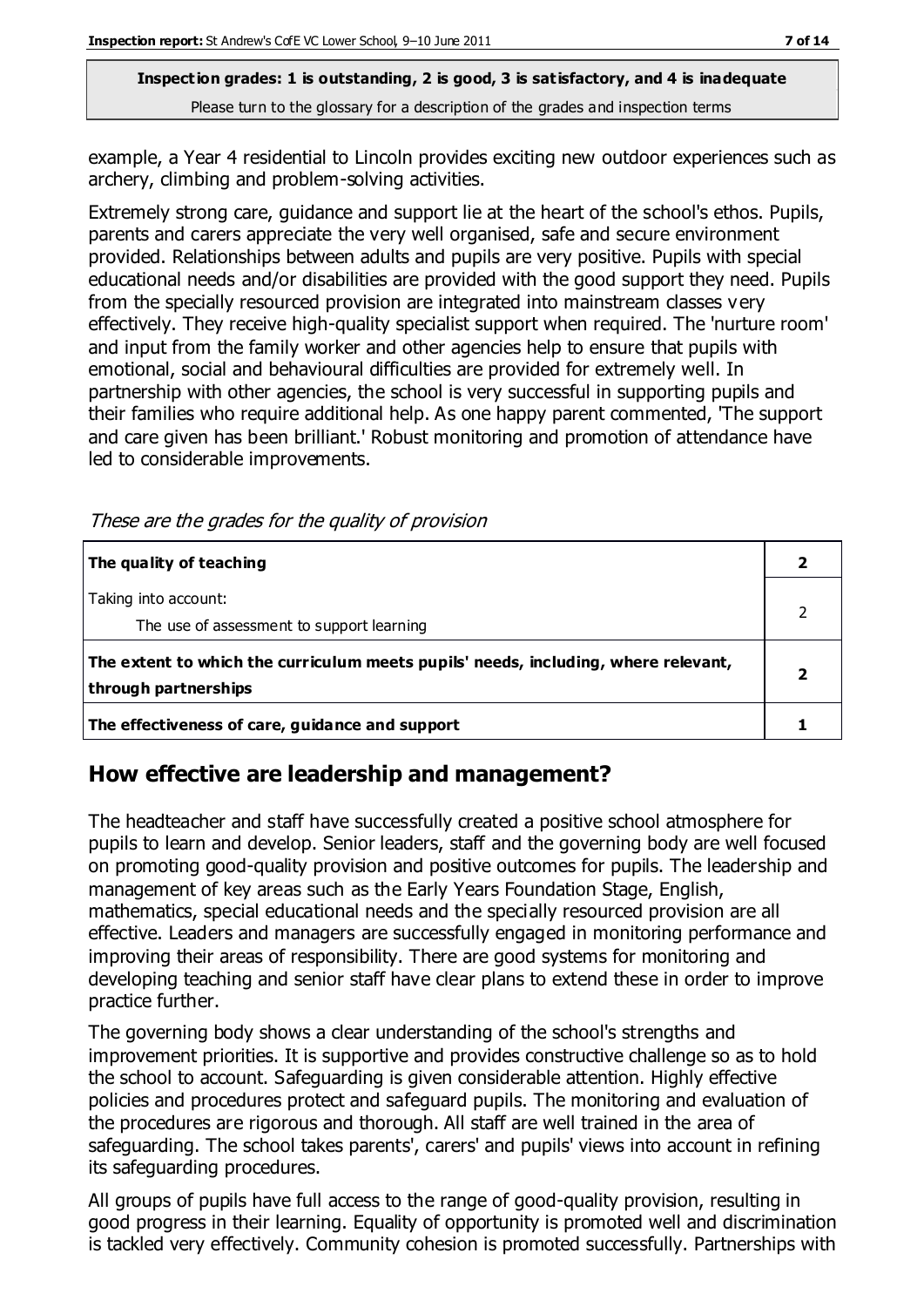the parents and carers and the local community are good. The curriculum promotes pupils' understanding of different cultures and faiths effectively. The school has clear plans to further extend pupils' understanding of life in the wider global community.

These are the grades for leadership and management

| The effectiveness of leadership and management in embedding ambition and driving<br><i>improvement</i>                                                           |                         |
|------------------------------------------------------------------------------------------------------------------------------------------------------------------|-------------------------|
| Taking into account:<br>The leadership and management of teaching and learning                                                                                   | $\mathcal{P}$           |
| The effectiveness of the governing body in challenging and supporting the<br>school so that weaknesses are tackled decisively and statutory responsibilities met | $\overline{\mathbf{2}}$ |
| The effectiveness of the school's engagement with parents and carers                                                                                             | $\mathbf{2}$            |
| The effectiveness of partnerships in promoting learning and well-being                                                                                           | 1                       |
| The effectiveness with which the school promotes equality of opportunity and tackles<br>discrimination                                                           | $\overline{\mathbf{2}}$ |
| The effectiveness of safeguarding procedures                                                                                                                     | 1                       |
| The effectiveness with which the school promotes community cohesion                                                                                              | 2                       |
| The effectiveness with which the school deploys resources to achieve value for money                                                                             | 2                       |

## **Early Years Foundation Stage**

Strong leadership and effective planning are promoting good provision and good outcomes for children. Children settle quickly into the setting because of good induction arrangements and their very positive relationships with the adults. They make good progress in their personal, social and emotional development because of the considerable attention adults give to their care and welfare. Children grow in confidence, relate positively to others and behave very well.

The staff of the three Reception classes plan together effectively and provide interesting activities around themes such as Africa, Castles, Australia and Dinosaurs. Children are well taught and they enjoy the wide range of indoor and outdoor activities provided thoroughly. Staff assess children's performance well and keep effective records of their individual development and progress. Assessment is used effectively to plan learning to meet children's individual needs. There is a good blend of adult-led activities and others chosen by the children. Children have, therefore, good opportunities to explore, be creative and work independently. The setting places much emphasis on developing children's language skills and so they make good progress in speaking and listening. Children enjoy books and make good gains in acquiring and practising early writing skills. They have good opportunities to explore with colour. They painted impressive African sunsets of red, yellow and orange. Using a black pen silhouette, animals were added to the scene. The use of information and communication and technology (ICT) is limited currently, but there are clear plans to improve the approach. Good progress has been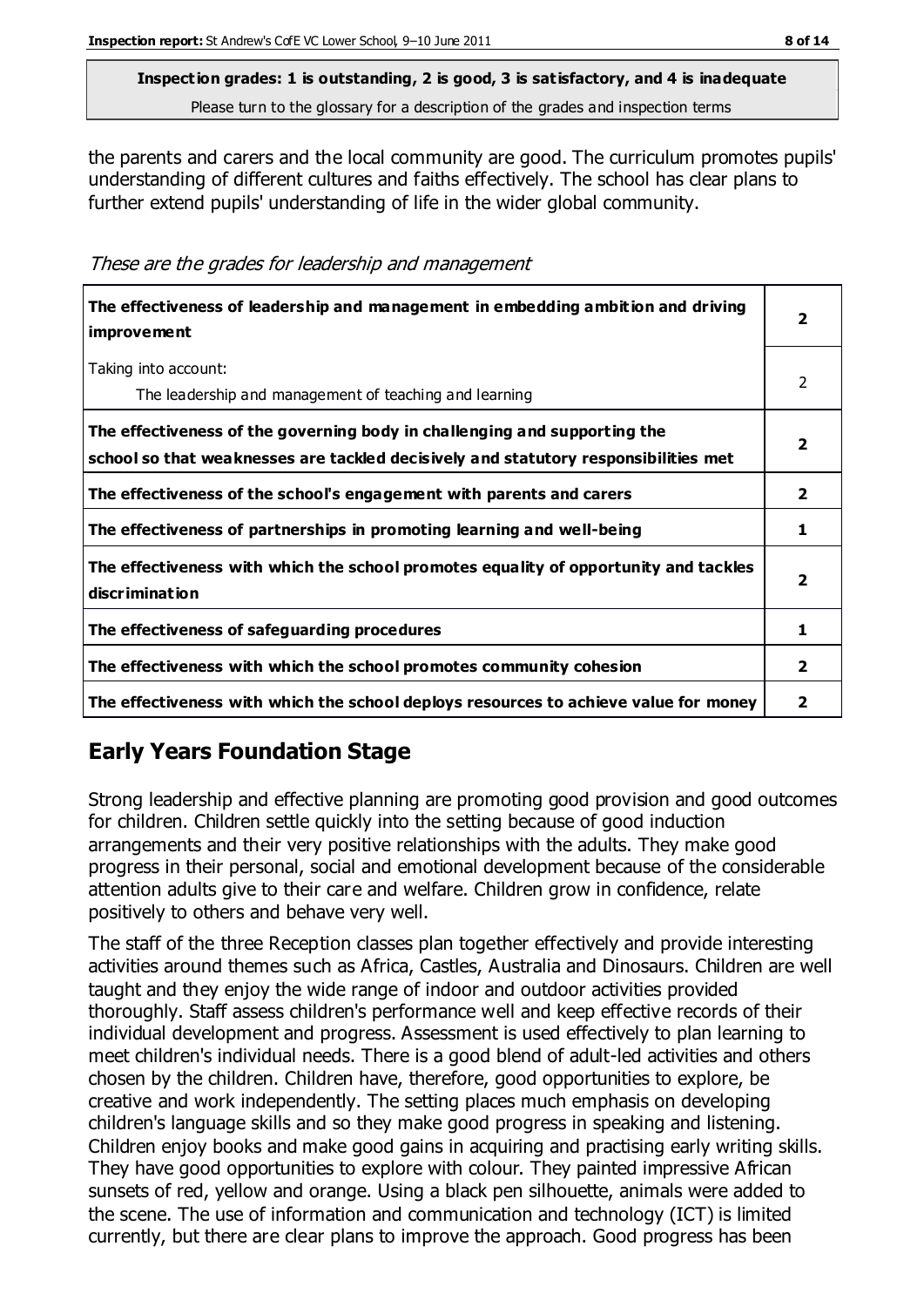made in developing the outdoor learning areas, where children are encouraged to be active and purposeful learners.

These are the grades for the Early Years Foundation Stage

| <b>Overall effectiveness of the Early Years Foundation Stage</b>                      |  |
|---------------------------------------------------------------------------------------|--|
| Taking into account:<br>Outcomes for children in the Early Years Foundation Stage     |  |
| The quality of provision in the Early Years Foundation Stage                          |  |
| The effectiveness of leadership and management of the Early Years Foundation<br>Stage |  |

#### **Views of parents and carers**

Nearly all of the parents and carers who returned questionnaires are happy overall with their children's experience at the school. They are especially pleased with children's safety in the school, the sense of enjoyment, pupils' progress, the teaching, the meeting of children's particular needs and the promotion of healthy lifestyles. These positive views reflect the findings of the inspection. A few parents and carers expressed concerns about how the school deals with unacceptable behaviour. Inspectors found that most pupils are well behaved most of the time and that the school has clear and effective procedures for dealing with any unacceptable behaviour that may occur. The school has been successful in supporting pupils with behavioural difficulties.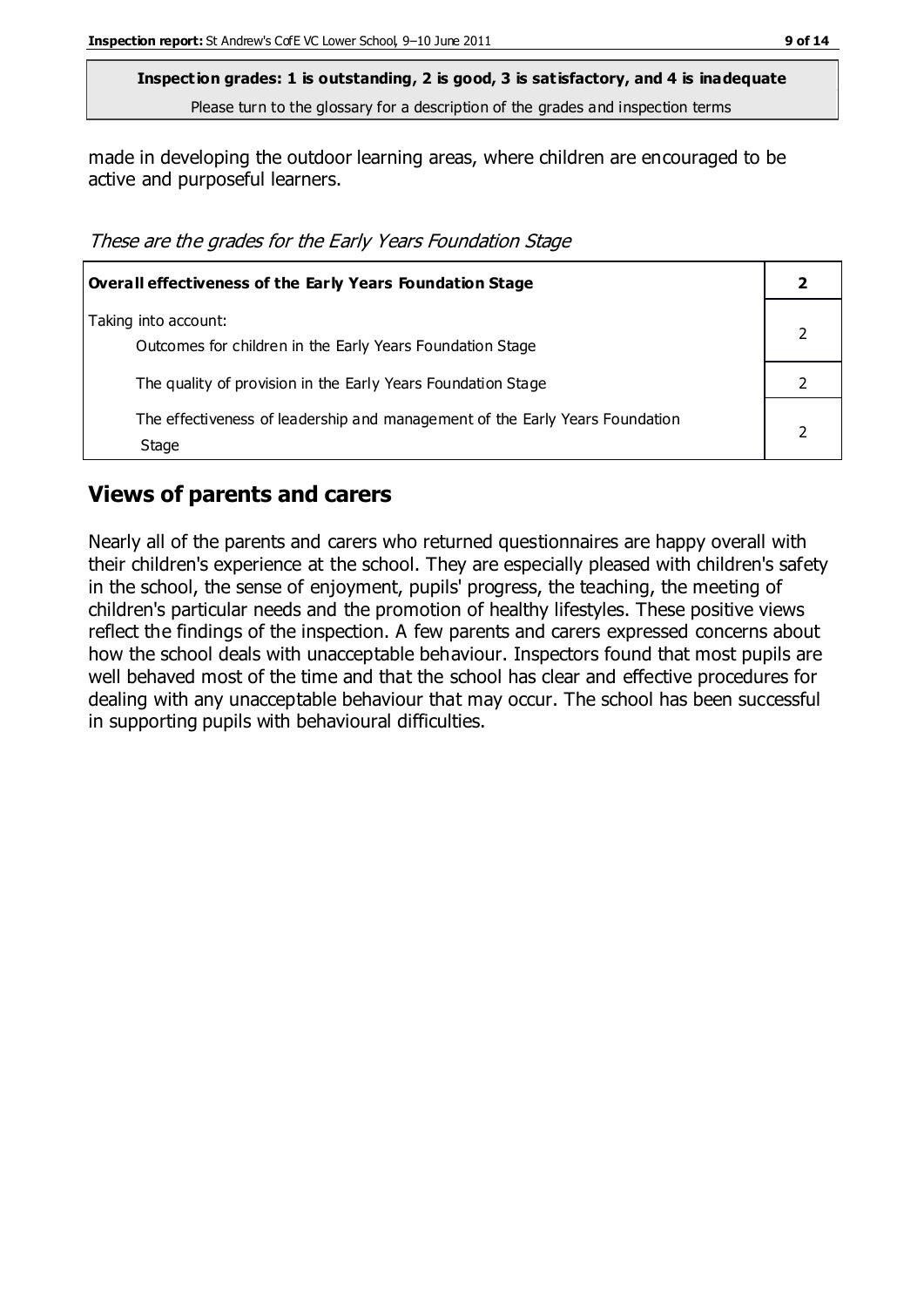#### **Responses from parents and carers to Ofsted's questionnaire**

Ofsted invited all the registered parents and carers of pupils registered at St Andrew's CofE VC Lower School to complete a questionnaire about their views of the school.

In the questionnaire, parents and carers were asked to record how strongly they agreed with 13 statements about the school. The inspection team received 141 completed questionnaires by the end of the on-site inspection. In total, there are 366 pupils registered at the school.

| <b>Statements</b>                                                                                                                                                                                                                                       | <b>Strongly</b><br>agree |               | <b>Agree</b> |               | <b>Disagree</b> |                | <b>Strongly</b><br>disagree |               |
|---------------------------------------------------------------------------------------------------------------------------------------------------------------------------------------------------------------------------------------------------------|--------------------------|---------------|--------------|---------------|-----------------|----------------|-----------------------------|---------------|
|                                                                                                                                                                                                                                                         | <b>Total</b>             | $\frac{0}{0}$ | <b>Total</b> | $\frac{0}{0}$ | <b>Total</b>    | $\frac{0}{0}$  | <b>Total</b>                | $\frac{1}{2}$ |
| My child enjoys school                                                                                                                                                                                                                                  | 92                       | 65            | 45           | 32            | $\overline{2}$  | $\mathbf{1}$   | 2                           | $\mathbf{1}$  |
| The school keeps my child<br>safe                                                                                                                                                                                                                       | 100                      | 71            | 40           | 28            | 1               | $\mathbf{1}$   | $\mathbf 0$                 | $\mathbf 0$   |
| My school informs me about<br>my child's progress                                                                                                                                                                                                       | 80                       | 57            | 55           | 39            | 5               | 4              | $\mathbf{1}$                | $\mathbf{1}$  |
| My child is making enough<br>progress at this school                                                                                                                                                                                                    | 84                       | 60            | 49           | 35            | 3               | $\overline{2}$ | $\overline{2}$              | 1             |
| The teaching is good at this<br>school                                                                                                                                                                                                                  | 84                       | 60            | 50           | 35            | $\overline{2}$  | $\mathbf{1}$   | $\mathbf 0$                 | $\mathbf 0$   |
| The school helps me to<br>support my child's learning                                                                                                                                                                                                   | 73                       | 52            | 63           | 45            | 4               | 3              | 1                           | $\mathbf{1}$  |
| The school helps my child to<br>have a healthy lifestyle                                                                                                                                                                                                | 81                       | 57            | 58           | 41            | 1               | $\mathbf{1}$   | $\mathbf 0$                 | $\mathbf 0$   |
| The school makes sure that<br>my child is well prepared for<br>the future (for example<br>changing year group,<br>changing school, and for<br>children who are finishing<br>school, entering further or<br>higher education, or entering<br>employment) | 76                       | 54            | 56           | 40            | 6               | 4              | $\mathbf 0$                 | $\mathbf 0$   |
| The school meets my child's<br>particular needs                                                                                                                                                                                                         | 85                       | 60            | 50           | 35            | 1               | $\mathbf{1}$   | 2                           | 1             |
| The school deals effectively<br>with unacceptable behaviour                                                                                                                                                                                             | 61                       | 43            | 68           | 48            | 6               | 4              | 1                           | $\mathbf{1}$  |
| The school takes account of<br>my suggestions and concerns                                                                                                                                                                                              | 61                       | 43            | 67           | 48            | 5               | 4              | 1                           | 1             |
| The school is led and<br>managed effectively                                                                                                                                                                                                            | 75                       | 53            | 61           | 43            | 3               | $\overline{2}$ | $\mathbf{1}$                | $\mathbf{1}$  |
| Overall, I am happy with my<br>child's experience at this<br>school                                                                                                                                                                                     | 93                       | 66            | 42           | 30            | $\overline{2}$  | $\mathbf{1}$   | $\mathbf{1}$                | $\mathbf{1}$  |

The table above summarises the responses that parents and carers made to each statement. The percentages indicate the proportion of parents and carers giving that response out of the total number of completed questionnaires. Where one or more parents and carers chose not to answer a particular question, the percentages will not add up to 100%.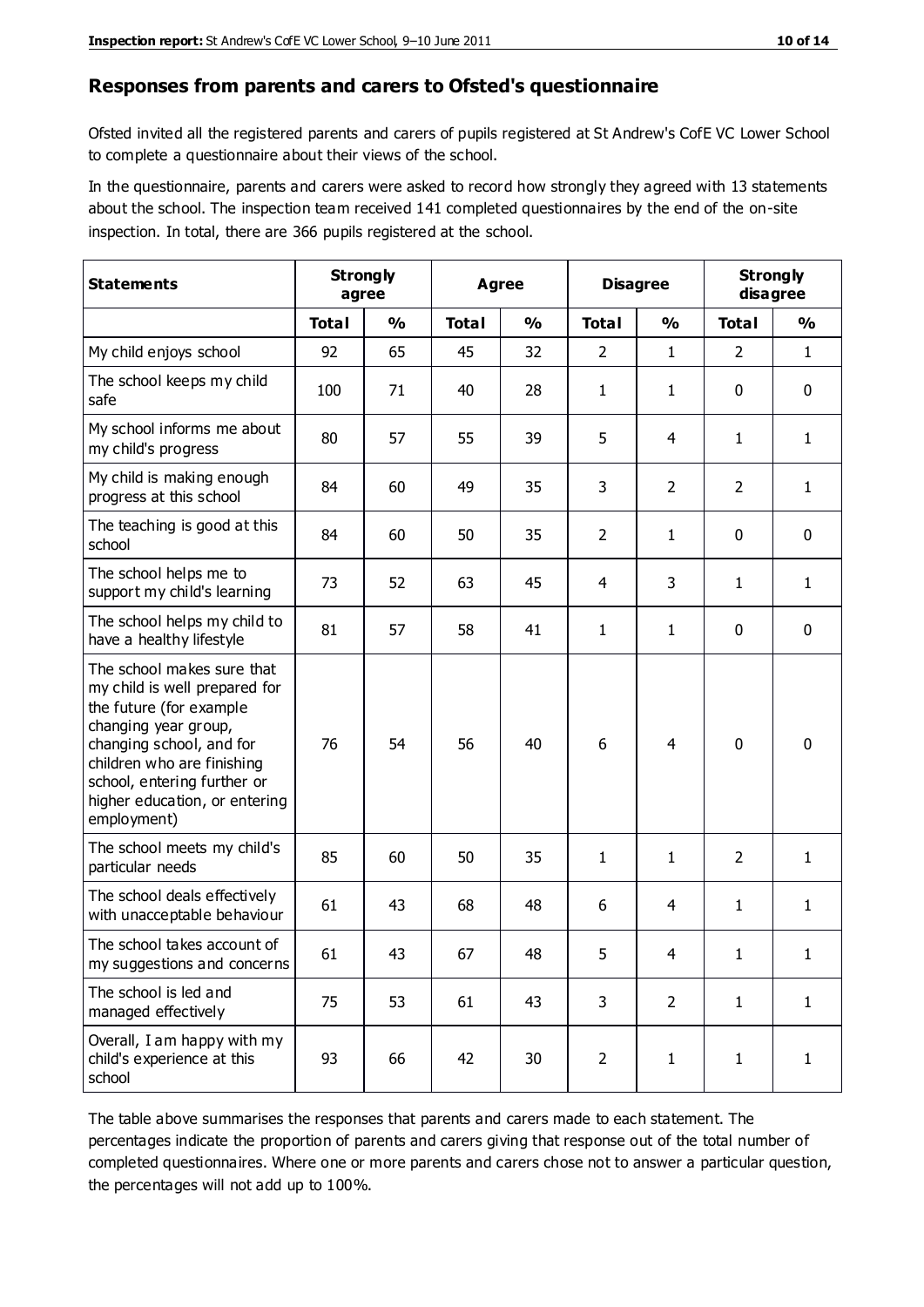## **Glossary**

| Grade   | <b>Judgement</b> | <b>Description</b>                                                                                                                                                                                                            |
|---------|------------------|-------------------------------------------------------------------------------------------------------------------------------------------------------------------------------------------------------------------------------|
| Grade 1 | Outstanding      | These features are highly effective. An outstanding school<br>provides exceptionally well for all its pupils' needs.                                                                                                          |
| Grade 2 | Good             | These are very positive features of a school. A school that<br>is good is serving its pupils well.                                                                                                                            |
| Grade 3 | Satisfactory     | These features are of reasonable quality. A satisfactory<br>school is providing adequately for its pupils.                                                                                                                    |
| Grade 4 | Inadequate       | These features are not of an acceptable standard. An<br>inadequate school needs to make significant improvement<br>in order to meet the needs of its pupils. Ofsted inspectors<br>will make further visits until it improves. |

#### **What inspection judgements mean**

### **Overall effectiveness of schools**

|                       | Overall effectiveness judgement (percentage of schools) |      |                     |                   |
|-----------------------|---------------------------------------------------------|------|---------------------|-------------------|
| <b>Type of school</b> | <b>Outstanding</b>                                      | Good | <b>Satisfactory</b> | <b>Inadequate</b> |
| Nursery schools       | 46                                                      | 48   | 6                   |                   |
| Primary schools       | 6                                                       | 47   | 40                  | 7                 |
| Secondary schools     | 12                                                      | 39   | 38                  | 11                |
| Sixth forms           | 13                                                      | 42   | 41                  | 3                 |
| Special schools       | 28                                                      | 49   | 19                  | 4                 |
| Pupil referral units  | 14                                                      | 45   | 31                  | 10                |
| All schools           | 10                                                      | 46   | 37                  |                   |

New school inspection arrangements were introduced on 1 September 2009. This means that inspectors now make some additional judgements that were not made previously.

The data in the table above are for the period 1 September 2010 to 31 December 2010 and are consistent with the latest published official statistics about maintained school inspection outcomes (see **[www.ofsted.gov.uk](http://www.ofsted.gov.uk/)**).

The sample of schools inspected during 2010/11 was not representative of all schools nationally, as weaker schools are inspected more frequently than good or outstanding schools.

Percentages are rounded and do not always add exactly to 100.

Sixth form figures reflect the judgements made for the overall effectiveness of the sixth form in secondary schools, special schools and pupil referral units.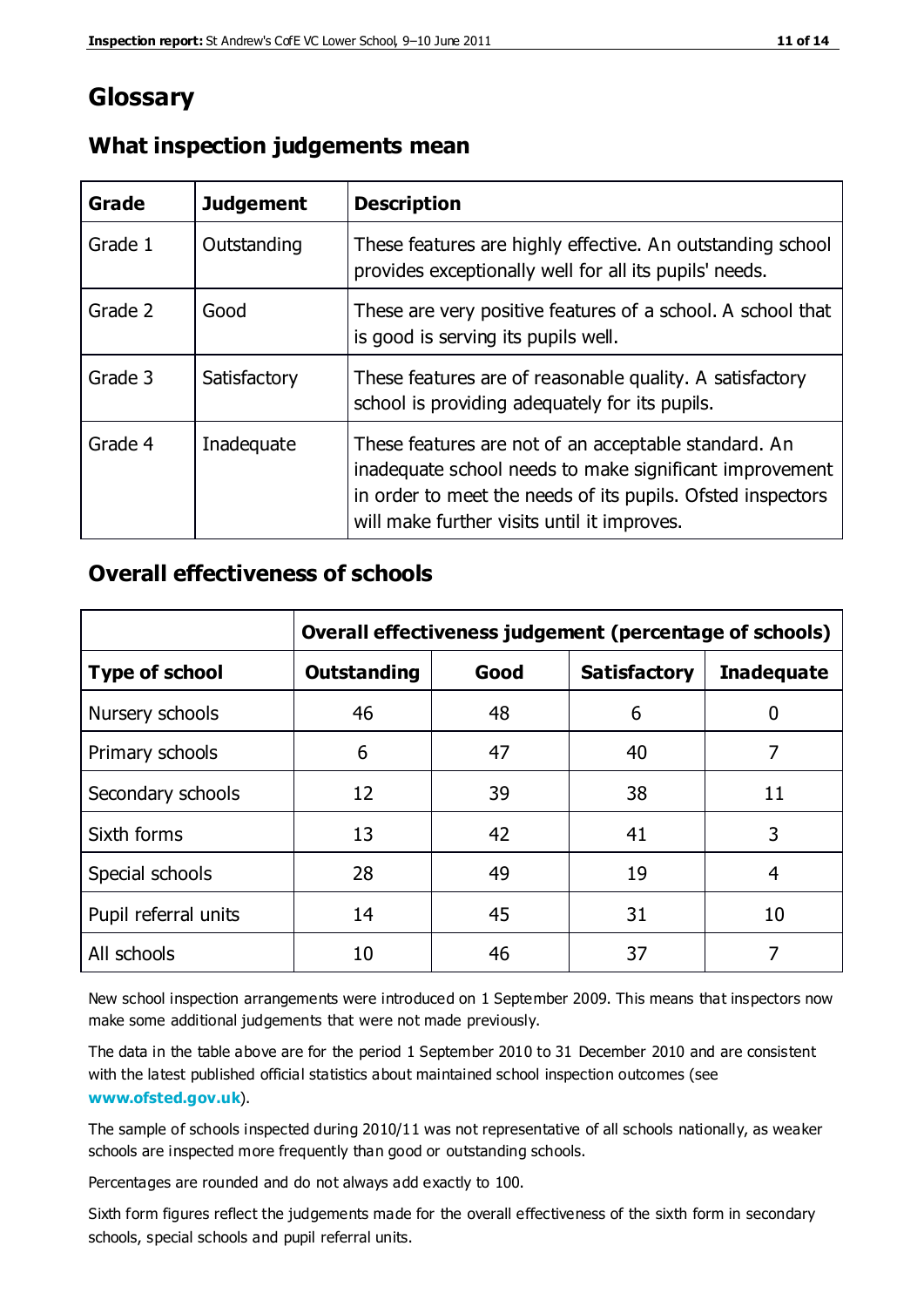# **Common terminology used by inspectors**

| Achievement:               | the progress and success of a pupil in their learning,<br>development or training.                                                                                                                                                          |
|----------------------------|---------------------------------------------------------------------------------------------------------------------------------------------------------------------------------------------------------------------------------------------|
| Attainment:                | the standard of the pupils' work shown by test and<br>examination results and in lessons.                                                                                                                                                   |
| Capacity to improve:       | the proven ability of the school to continue<br>improving. Inspectors base this judgement on what<br>the school has accomplished so far and on the quality<br>of its systems to maintain improvement.                                       |
| Leadership and management: | the contribution of all the staff with responsibilities,<br>not just the headteacher, to identifying priorities,<br>directing and motivating staff and running the school.                                                                  |
| Learning:                  | how well pupils acquire knowledge, develop their<br>understanding, learn and practise skills and are<br>developing their competence as learners.                                                                                            |
| Overall effectiveness:     | inspectors form a judgement on a school's overall<br>effectiveness based on the findings from their<br>inspection of the school. The following judgements,<br>in particular, influence what the overall effectiveness<br>judgement will be. |
|                            | The school's capacity for sustained<br>improvement.                                                                                                                                                                                         |
|                            | Outcomes for individuals and groups of pupils.                                                                                                                                                                                              |
|                            | The quality of teaching.                                                                                                                                                                                                                    |
|                            | The extent to which the curriculum meets<br>pupils' needs, including, where relevant,<br>through partnerships.                                                                                                                              |
|                            | The effectiveness of care, guidance and<br>support.                                                                                                                                                                                         |
| Progress:                  | the rate at which pupils are learning in lessons and<br>over longer periods of time. It is often measured by<br>comparing the pupils' attainment at the end of a key                                                                        |

stage with their attainment when they started.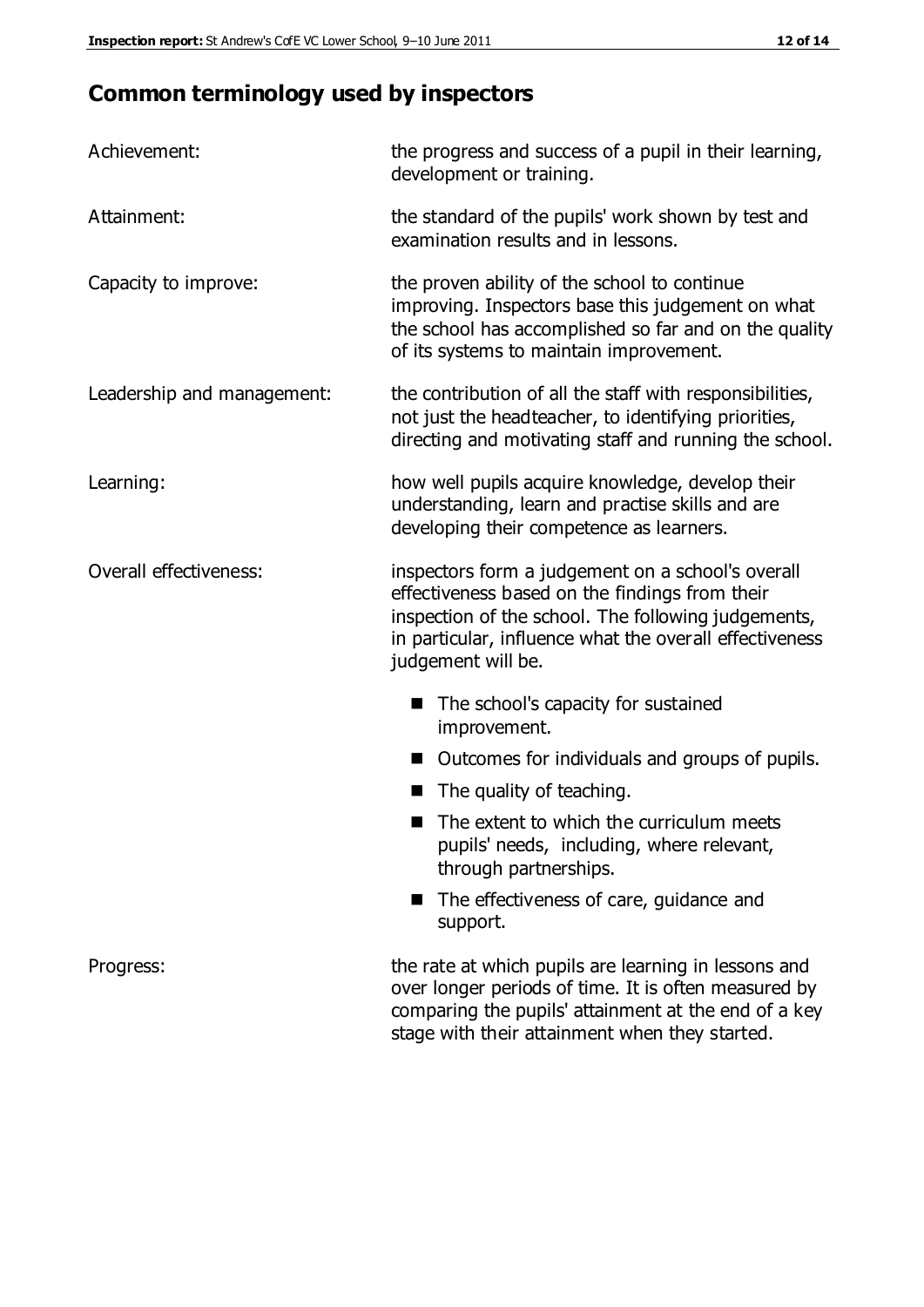#### **This letter is provided for the school, parents and carers to share with their children. It describes Ofsted's main findings from the inspection of their school.**

13 June 2011

#### Dear Pupils

#### **Inspection of St Andrew's CofE VC Lower School, Biggleswade, SG18 0LY**

Thank you so much for welcoming us into your school, giving us your views and showing us your work. We enjoyed our visit thoroughly. St Andrew's is a good school. The speech and language provision is successful in helping those of you with special learning needs. There are some outstanding things.

These are the main strengths.

You enjoy school thoroughly and your attendance is above average.

You get off to a good start in the Early Years Foundation Stage.

Your spiritual, moral social and cultural development is outstanding.

You are making good progress because of the good teaching you receive.

You enjoy a good range of learning activities including clubs, visits and visitors.

You get on well with each other and your behaviour is mostly good.

You have a good understanding of how to keep healthy and fit.

You feel extremely safe at school because teachers and other adults take excellent care of you and provide outstanding guidance and support.

You make valuable contributions to school life and to the wider community.

The headteacher leads the school well and receives good support from other senior leaders.

We have given your school a few points for improvement.

We have asked teachers to ensure that full use is made of learning time in all lessons so that learning moves on at a good pace.

We have also asked them to ensure that tasks are always challenging, particularly for those of you who can learn quickly.

We would like you to have more opportunities to apply your skills and learn independently.

All of you can help by continuing to work hard. We wish you all the best for the future.

Yours sincerely

Derek Watts Lead inspector (on behalf of the inspection team)